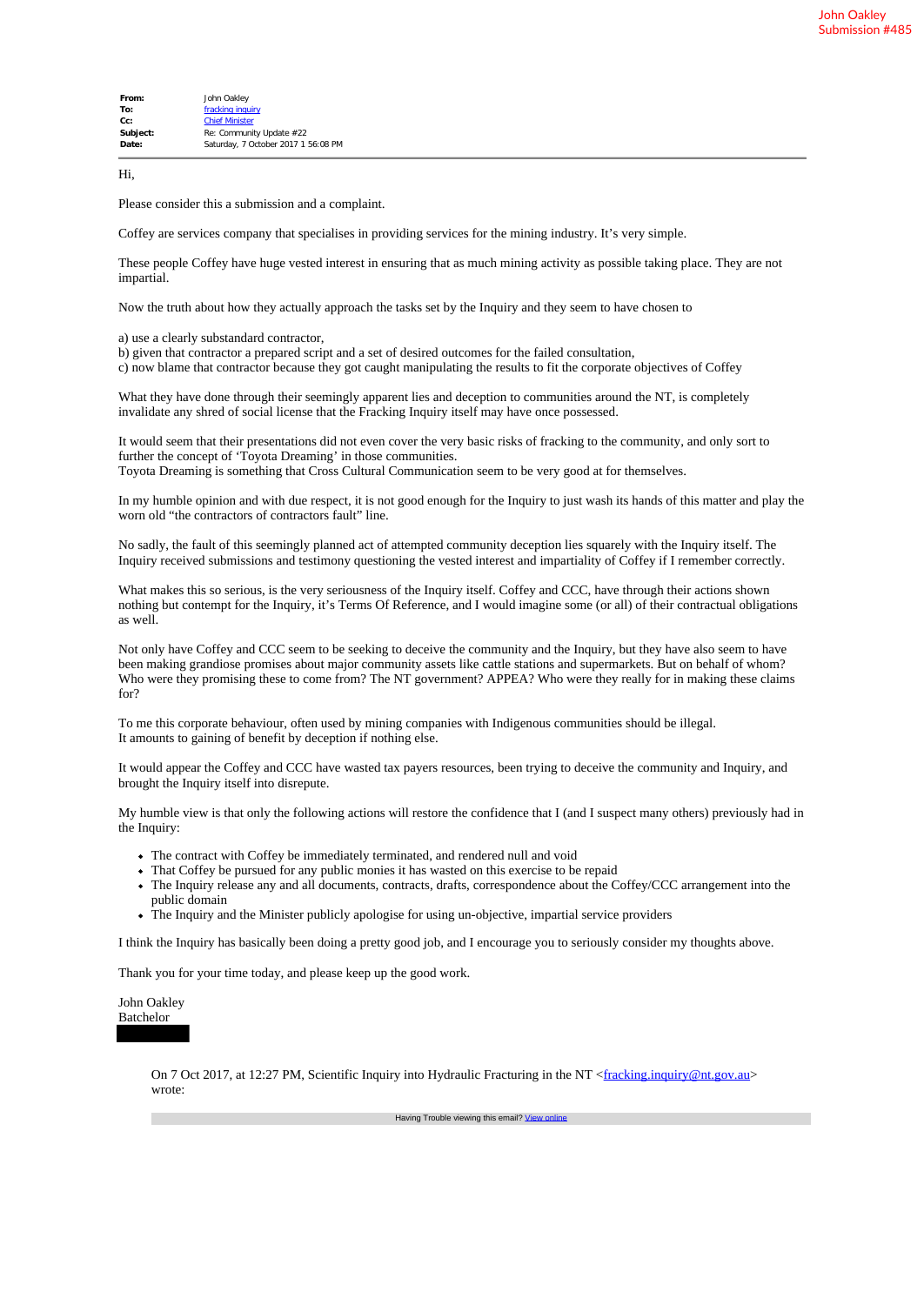## **Community Update #22**

The Scientific Inquiry into Hydraulic Fracturing in the Northern Territory (**Inquiry**) would like to express its profound dismay and concern at the comments allegedly made by Cross Cultural Consulting (**CCC**) as aired in a story by the Australian Broadcasting Corporation (**ABC**) today.

On 28 June 2017 the Inquiry engaged Coffey Services Australia Pty Ltd (**Coffey**) to conduct a social impact assessment on its behalf. The social impact assessment work was awarded to Coffey on the basis of a public tender. As part of that tender, Coffey engaged CCC to assist it with its on-ground community consultation activities.

At no time did the Inquiry contract with CCC, this company was engaged by Coffey, the author of the social impact assessment report.

The ABC news story featured audio believed to have been recorded during a consultation being conducted by CCC on behalf of Coffey at Elliott.

The Inquiry has listened to the entire 36 minutes of audio obtained by the ABC.

"I am shocked by the opinions and comments expressed by the person in the recording, who appears to be leading the community consultation in his capacity as a representative of CCC," the Inquiry Chair, the Hon Justice Rachel Pepper, said.

"The opinions and comments expressed by that person in no way reflect the views of the Inquiry.

"The Inquiry rejects them in their entirety. At no time was the Inquiry aware that comments of this nature would be made by CCC."

Justice Pepper said the Inquiry is working with Coffey to urgently address these issues.

"The Inquiry has requested Coffey to undertake an immediate review of the work completed by CCC," Justice Pepper said.

"When the Inquiry receives this review, a decision will then be made on the consultation work completed by CCC from within the Beetaloo Sub-basin.

"I would like to emphasise, and assure the communities consulted by CCC, that the Inquiry is taking this matter very seriously. Upon the matter having been brought to its attention by the ABC, the Inquiry has acted immediately by directing Coffey to provide an explanation as to the content of the audio file, how the opinions and comments came to be expressed by CCC, and the nature of the consultation activity being conducted by CCC on Coffey's behalf."

Justice Pepper said that an identical copy of the audio file obtained by the ABC was provided to the Inquiry by a member of the public following a community consultation at Elliott on 30 August 2017. At the time the audio file was given to the Inquiry, it was provided as a submission.

"Because it is one of more than 470 submissions currently being assessed by the Inquiry as it prepares its draft Final Report, it had not yet been processed," Justice Pepper said.

"I have now listened to the audio file and have discovered that it is not, as it was represented to be, a submission.

"Had the audio file been given to the Inquiry as a complaint, it would have been acted upon immediately.

"No details of the circumstances of the recording have been provided to the Inquiry and it is not clear from the recording if any of the persons that were recorded have consented to it being made."

Justice Pepper reiterated that the role of the Inquiry is to report on the risks and issues of hydraulic fracturing for shale gas in the Northern Territory.

"It is not the Inquiry's role to make a recommendation as to the future of the moratorium in the Northern Territory," Justice Pepper said.